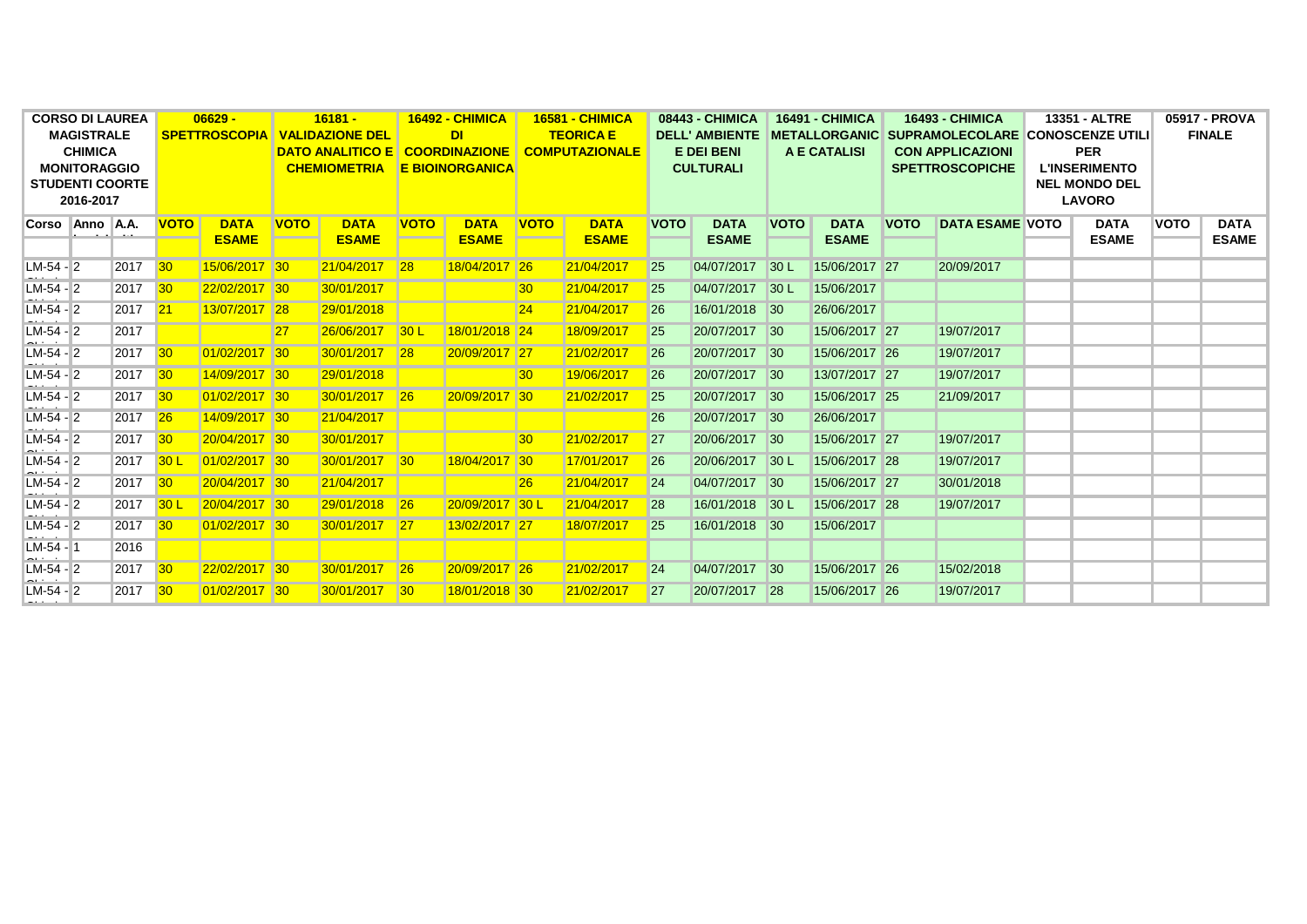| 15343 - CHIMICA<br><b>DELLO STATO</b><br><b>SOLIDO E DEI</b><br><b>MATERIALI</b><br><b>INORGANICI</b> |  | <b>15345 - ASPETTI</b><br><b>MICROSCOPICI</b><br><b>DELLA MATERIA</b> |               | <b>15346 - CHIMICA</b><br><b>FISICA DEI</b><br><b>MATERIALI</b> |               | 16494 -<br><b>PREPARAZIONE E</b><br><b>CARATTERIZZAZIO</b><br><b>NE DEI MATERIALI</b> |                 | <b>16495 - SINTESI</b><br><b>INORGANICA E</b><br><b>DEI MATERIALI</b> |                             | <b>16527 - CHIMICA</b><br><b>DEI MATERIALI</b><br><b>ORGANICI</b> |                             | $16499 -$<br><b>METODOLOGIE</b><br><b>INNOVATIVE IN</b><br><b>CHIMICA</b><br><b>ORGANICA</b> |              | <b>16502 - ANALISI</b><br><b>DI EQUILIBRIO</b><br><b>IN SISTEMI</b><br><b>REALI</b> |                                  | $17197 -$<br><b>SOSTANZE</b><br><b>NATURALI</b> |                  | $02101 -$<br><b>COMPLEMENTI DI</b><br><b>CHIMICA</b><br><b>ORGANICA</b> |               | <b>08420 - SINTESI</b><br><b>SPECIALI</b><br><b>ORGANICHE CON</b><br><b>LABORATORIO</b> |              |
|-------------------------------------------------------------------------------------------------------|--|-----------------------------------------------------------------------|---------------|-----------------------------------------------------------------|---------------|---------------------------------------------------------------------------------------|-----------------|-----------------------------------------------------------------------|-----------------------------|-------------------------------------------------------------------|-----------------------------|----------------------------------------------------------------------------------------------|--------------|-------------------------------------------------------------------------------------|----------------------------------|-------------------------------------------------|------------------|-------------------------------------------------------------------------|---------------|-----------------------------------------------------------------------------------------|--------------|
| <b>VOTO</b><br><b>DATA</b><br><b>ESAME</b>                                                            |  | <b>VOTO</b>                                                           | <b>DATA</b>   | <b>VOTO</b>                                                     | <b>DATA</b>   | <b>VOTO</b>                                                                           | <b>DATA</b>     | <b>VOTO</b>                                                           | <b>DATA</b><br><b>ESAME</b> | <b>VOTO</b>                                                       | <b>DATA</b><br><b>ESAME</b> | <b>VOTO</b>                                                                                  | <b>DATA</b>  | <b>VOTO</b>                                                                         | <b>DATA VOTO</b><br><b>ESAME</b> |                                                 | <b>DATA VOTO</b> |                                                                         | <b>DATA</b>   | <b>VOTO</b>                                                                             | <b>DATA</b>  |
|                                                                                                       |  |                                                                       | <b>ESAME</b>  |                                                                 | <b>ESAME</b>  |                                                                                       | <b>ESAME</b>    |                                                                       |                             |                                                                   |                             |                                                                                              | <b>ESAME</b> |                                                                                     |                                  |                                                 | <b>ESAME</b>     |                                                                         | <b>ESAME</b>  |                                                                                         | <b>ESAME</b> |
|                                                                                                       |  |                                                                       |               |                                                                 |               |                                                                                       |                 |                                                                       |                             |                                                                   |                             | 30 <sup>°</sup>                                                                              | 26/01/2018   |                                                                                     |                                  |                                                 |                  | 30 <sup>°</sup>                                                         | 24/01/2018 30 |                                                                                         | 22/02/2018   |
|                                                                                                       |  | 30                                                                    | 08/02/2018 28 |                                                                 | 16/01/2018    |                                                                                       |                 |                                                                       |                             |                                                                   |                             |                                                                                              |              |                                                                                     |                                  |                                                 |                  |                                                                         |               |                                                                                         |              |
|                                                                                                       |  |                                                                       |               |                                                                 |               |                                                                                       |                 |                                                                       |                             |                                                                   |                             |                                                                                              |              |                                                                                     |                                  |                                                 |                  |                                                                         |               |                                                                                         |              |
|                                                                                                       |  |                                                                       |               | 25                                                              | 30/01/2018    |                                                                                       |                 | 30                                                                    | 19/02/2018 30               |                                                                   | 23/02/2018                  |                                                                                              |              |                                                                                     |                                  |                                                 |                  |                                                                         |               |                                                                                         |              |
| fs                                                                                                    |  |                                                                       |               | 28                                                              | 30/01/2018 28 |                                                                                       | 29/01/2018 28   |                                                                       | 19/02/2018                  |                                                                   |                             |                                                                                              |              |                                                                                     |                                  |                                                 |                  |                                                                         |               |                                                                                         |              |
|                                                                                                       |  |                                                                       |               |                                                                 |               |                                                                                       |                 |                                                                       |                             |                                                                   |                             |                                                                                              |              |                                                                                     |                                  |                                                 |                  | 30 <sup>°</sup>                                                         | 07/02/2018 26 |                                                                                         | 22/02/2018   |
| fs                                                                                                    |  |                                                                       |               | 30                                                              | 16/01/2018 28 |                                                                                       | 29/01/2018 30 L |                                                                       | 19/02/2018                  |                                                                   |                             |                                                                                              |              |                                                                                     |                                  |                                                 |                  |                                                                         |               |                                                                                         |              |
|                                                                                                       |  |                                                                       |               |                                                                 |               |                                                                                       |                 |                                                                       |                             |                                                                   |                             |                                                                                              |              |                                                                                     |                                  |                                                 |                  |                                                                         |               |                                                                                         |              |
|                                                                                                       |  |                                                                       |               | 30                                                              | 16/01/2018    |                                                                                       |                 |                                                                       |                             | <b>28</b>                                                         | 23/02/2018                  |                                                                                              |              |                                                                                     |                                  |                                                 |                  |                                                                         |               |                                                                                         |              |
|                                                                                                       |  |                                                                       |               |                                                                 |               |                                                                                       |                 |                                                                       |                             |                                                                   |                             | 30                                                                                           | 26/01/2018   |                                                                                     |                                  |                                                 |                  | 30                                                                      | 24/01/2018 30 |                                                                                         | 22/02/2018   |
|                                                                                                       |  |                                                                       |               |                                                                 |               |                                                                                       |                 |                                                                       |                             | 28                                                                | 12/02/2018 26               |                                                                                              | 23/02/2018   |                                                                                     |                                  |                                                 |                  | 30                                                                      | 24/01/2018    |                                                                                         |              |
|                                                                                                       |  | 30 L                                                                  | 08/02/2018 30 |                                                                 | 16/01/2018 28 |                                                                                       | 15/01/2018      |                                                                       |                             | 30 <sub>L</sub>                                                   | 23/02/2018                  |                                                                                              |              |                                                                                     |                                  |                                                 |                  |                                                                         |               |                                                                                         |              |
|                                                                                                       |  |                                                                       |               | 28                                                              | 30/01/2018 28 |                                                                                       | 15/01/2018      |                                                                       |                             |                                                                   |                             |                                                                                              |              |                                                                                     |                                  |                                                 |                  |                                                                         |               |                                                                                         |              |
|                                                                                                       |  |                                                                       |               |                                                                 |               |                                                                                       |                 |                                                                       |                             |                                                                   |                             |                                                                                              |              |                                                                                     |                                  |                                                 |                  |                                                                         |               |                                                                                         |              |
|                                                                                                       |  |                                                                       |               | 30                                                              | 16/01/2018    |                                                                                       |                 |                                                                       |                             |                                                                   |                             |                                                                                              |              |                                                                                     |                                  |                                                 |                  |                                                                         |               |                                                                                         |              |
| fs                                                                                                    |  |                                                                       |               | 28                                                              | 30/01/2018 24 |                                                                                       | 29/01/2018 28   |                                                                       | 19/02/2018                  |                                                                   |                             |                                                                                              |              |                                                                                     |                                  |                                                 |                  |                                                                         |               |                                                                                         |              |